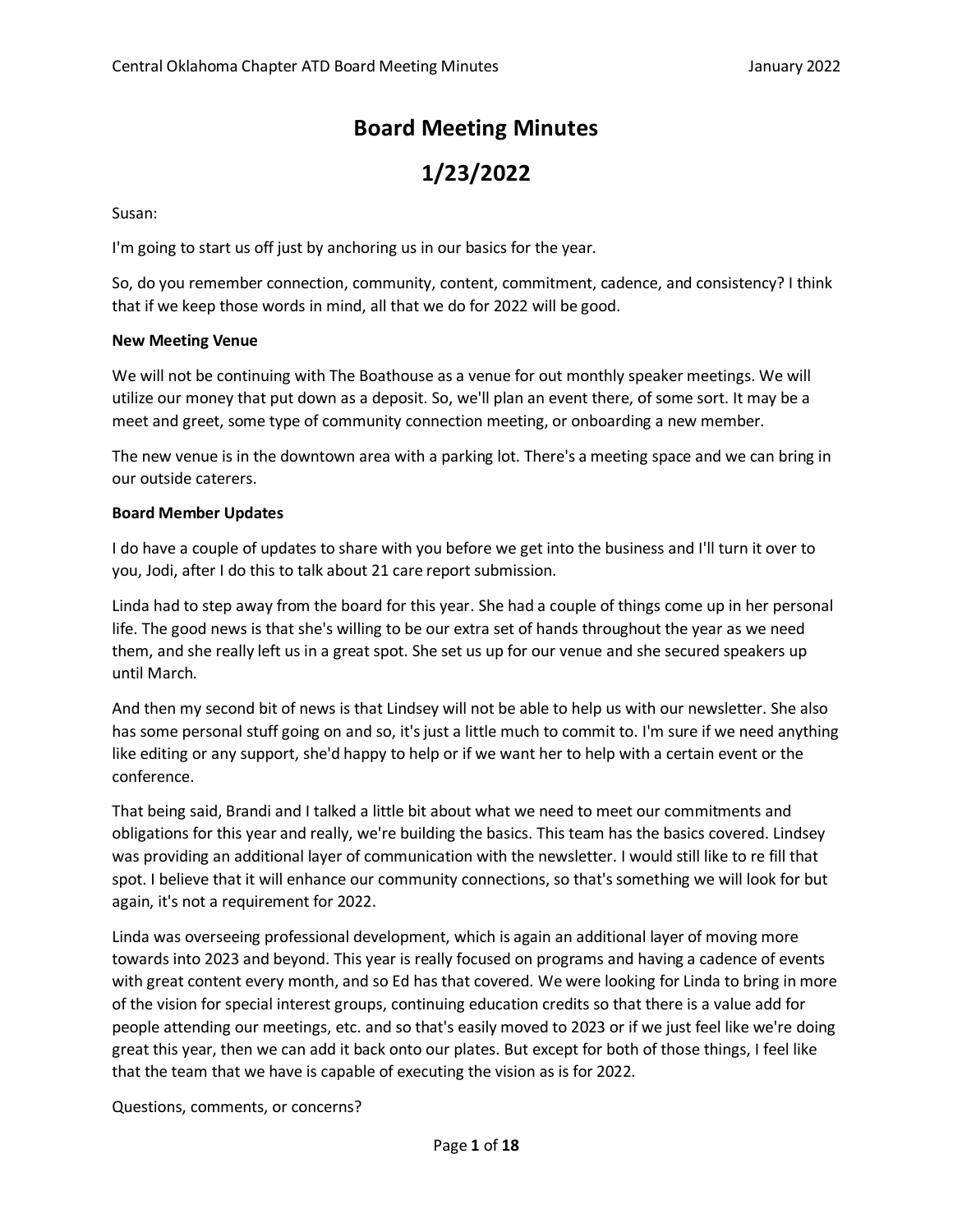## **Question**

Jodi asked the following questions:

We've had far less people to help us achieve our goals in the past and we've managed to get by and do it. I think with the existing group that we have we will be able to band together and really provide our members with a more improved experience than we've had the past couple of years. So, are you thinking about replacing those positions or how are we going to approach this?

## Susan replied:

Brandi and I talked a little bit, and we don't feel it's necessary to replace those positions this year. And again, we would like someone to cover the newsletter and we would also like to move into professional development, but it's not a requirement for 2022.

Ed is over programming so one example is he may want to look for somebody on his team to be over registration and so that may grow. I'm not saying Ed would move into professional development, but that would grow like succession planning.

And Maddie you may want to grow your team. If you know somebody that could take on the newsletter sot that's something that you all have autonomy to do on your teams. Whatever you need to accomplish your goals. You have the autonomy to add to your teams as you wish.

OK, well with that Jodi, I'll turn it over to you to talk to us about the care requirements.

## **Care Requirements**

Jodi:

OK, so the exciting news is that it is done and ready to go. I was just wondering if we want to have one more person look at it before I hit the send button or if you guys are ready for me to send it out.

Susan:

I trust you. I have the login open if you want to give me the credentials and we can look at it really quick as a group if you want.

Jodi:

One moment.

Susan:

Alright Jodi, I have it up what should I do?

Jodi:

So, if you click on in progress.

Susan:

Got it.

Jodi: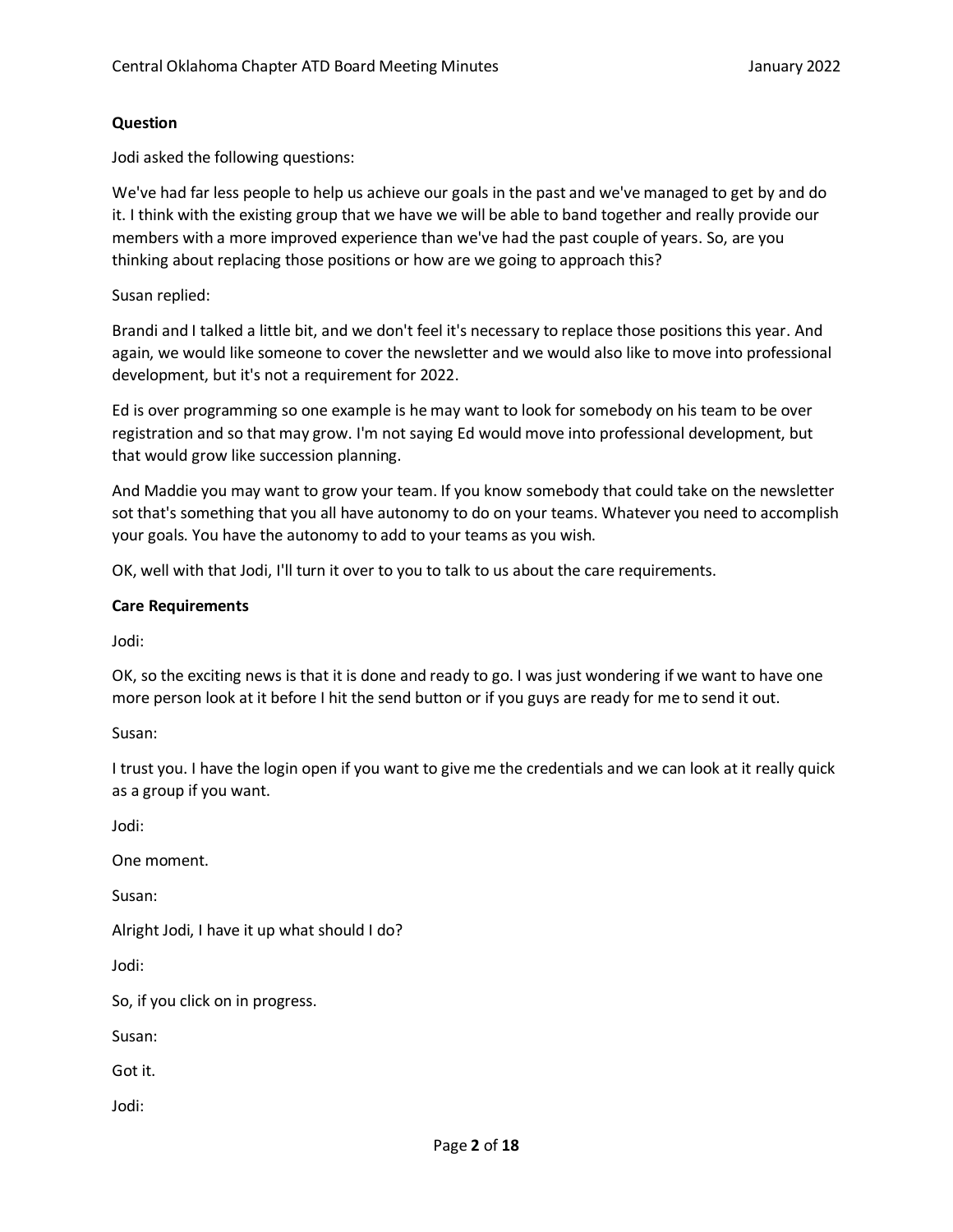And then it's pretty lengthy, so if you click on edit you will see everything I had to answer.

Susan:

Oh wow.

Jodi:

So, I think maybe the better choice instead of going through each section here, maybe if anybody wants to take a look at it before I send it is to do that offline. It's due at the end of the week. So how about if I give you until Wednesday, if anybody wants to look at it and make comments and that way, I can send it out by the end of the week.

Susan:

OK. Sounds good Jodi, thank you.

Jodi:

And I thank you all for supplying me with the information. I know at the last minute I was texting people and asking them for information. And so, thank you for getting back to me quickly. I really appreciate that.

# Susan:

Well let me ask you before we move off this do you have any concerns?

Jodi:

I don't think so. I'm always concerned with my attention to detail that maybe I missed something. Or I put the wrong information in, but I think we're in OK shape. The good news is that they are for nationals so if they don't meet their standards, they will let us know. So, I'm sure it will be fine. Speaking of nationals, they provide a lot of great resources for the board. I met regularly with our map representative who just meets with the president to make sure that everything is going smoothly to see if we have any concerns or to help solve problems. They also have quarterly meetings for everybody on the board and there's usually a topic related to a board position or an overall issue that some chapters have so I really encourage you guys to attend at least a couple of those, this year.

Susan:

And I echo what Jodi said. If you can work it into your schedule. I know sometimes our next couple months are booked up, but these are scheduled enough in advance that you just put it on your calendar and hold it and you'll learn a lot and you're not only learning a lot about your role, but you'll learn a lot about what other chapters are doing. If you want to follow a chapter right now that's pretty on target. I think you should follow Atlanta. I would follow them on Instagram and LinkedIn. They're doing a call for speakers, they're doing coffee connections for new members, so they seem to have kind of the same ideas that we have and maybe be in the same spot.

Thank you, Jodi.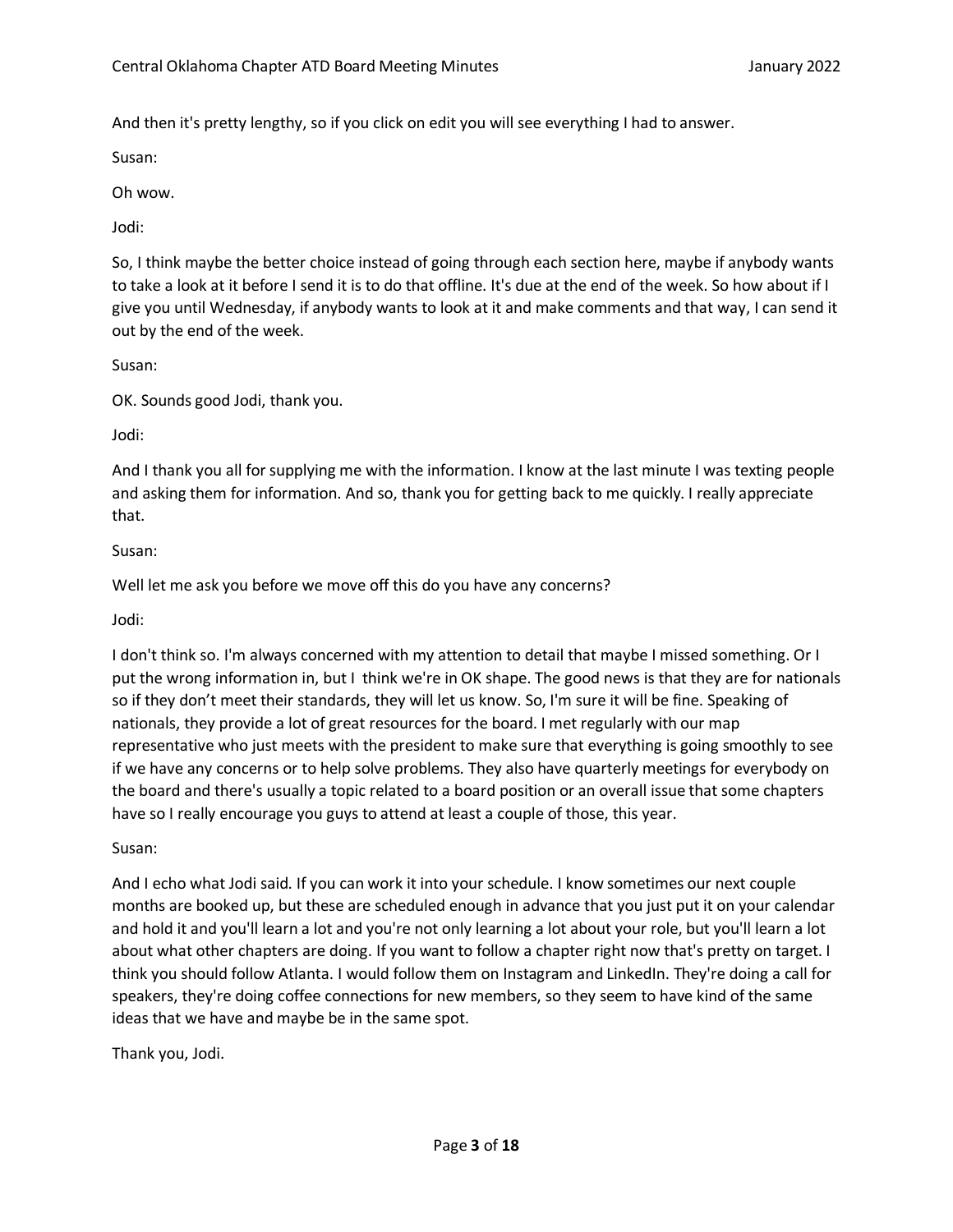# **Board Retreat**

# Susan:

I'm just going to remind everybody that February 20th is our board retreat. It will be at Emily 's house. And it's going to be amazing. Emily, you haven't shared with everybody why you have a blue hand, but I think it's going to be awesome. And so, during the board retreat is typically when we onboard new board members, really clarify roles and responsibilities, make our goals and objectives for the year, and then just cover some team building stuff. We will also do a site review and technology review.

# Brandi Williams:

Did everyone see that the retreat is potluck style of bring your favorite thing to share with the board? We'll also have snacks and stuff provided.

So, we were really intentional about picking what we were doing and how we were doing it. And we chose to do it at Emily 's house because we want it to feel like a community. We don't want a formal event and then we wanted to do in person. So that we can build those connections and then we also wanted to deepen the connections. And also, every board member is committed before they get there because you have to do something before you arrive. It's your commitment. Either you're cooking something or you're buying something and then once you bring it you can tell us a story about why you chose it. And if the story is because I was running late in my week was terrible and this is what you get, then that's fine.

And I have a couple of activities that I would like us to do as a leadership team which is create the membership journey and then create the event experience journey and we'll all walk through that together and see what that looks like. That is really an integral part of what people should experience as a member from the time that they sign up to the time that they attend their first event. So, we need to look at what that looks like. what communication are they going to receive, when are we going to interact with them, etc. So, for example, what will a member experience once they become a member? What's the first interaction that they get from us? When does it happen and what is our standard? And once we create that journey, then we have these measurements and these standards that we can all meet. And so, one thing that Cas has talked about over the last year or so is have a new member connection and so there could be a coffee and connection new member onboarding and she could do it virtually or she could use The Boathouse. It could be once a quarter or more frequently if needed. So those are the kind of thing we want to map out and it'll be for 2022 and then we can take what's manageable for this team to accomplish and then we can grow that and make it even more meaningful and valuable next year.

And then add the same thing for events. When somebody registers for an event, we need to think about: what's their first interaction with an event? What information do they get before? What is it like when they walk in the door? What is the board 's roles and responsibilities during the event? What happens after the event? And I know that we all of us have talked about some really good ideas and Maddie has brought up post event communication of recapping what happened. I love the idea of taking as many pictures as possible, and marketing those out so people are like what did I miss? And so that's just a piece. I think if we can define those two journey maps for both members and events, we can really do a good job as a board knowing what our roles are and what our standards are.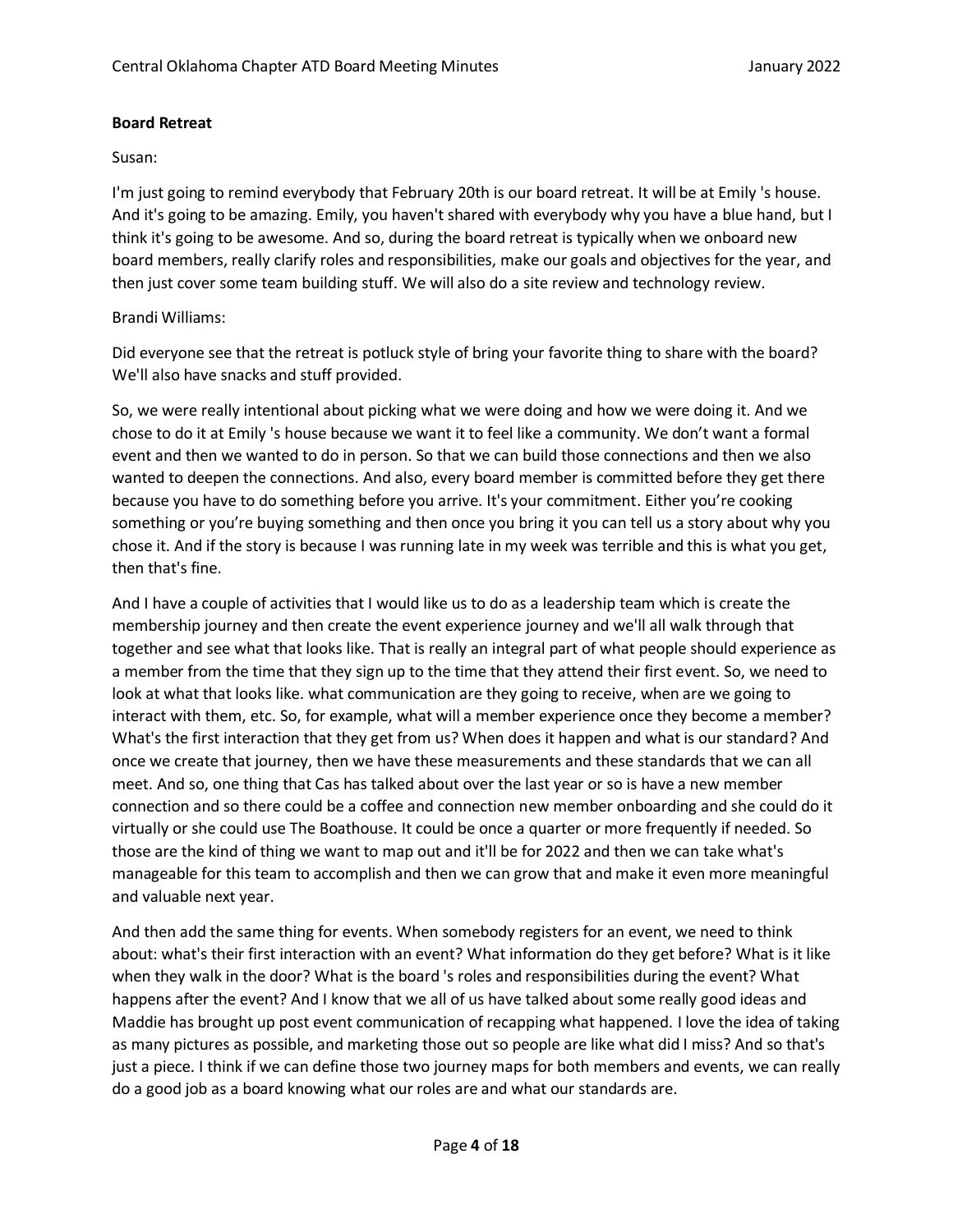Cassandra:

I'm extremely excited about it. I have learned a lot about journey mapping, and I think looking at membership from that angle is going to be extremely beneficial. I will definitely have something ready for that meeting.

Susan:

Thank you, Cas.

For the so for the retreat our focus will be those member journeys, establishing our goals, reviewing our care packet or care requirements, and identifying and clarifying roles and responsibilities.

## **Budgets**

The one thing that I want you all to think about prior to is budgets. This is not something we've typically done in the past, but I really want you all to think about how much money you will need to do your scope of work. So, if we're going to in person events, we are going to need speaker gifts. If we are going to do programs, we need to pay for the venue and location and so things that we're already spending and Brandi we need to have a budget for Wild Apricot.

We need to have a budget for any software technology that we currently utilized. QuickBooks would be one of those things and the beauty of this is, is that you have in your email an itemized expense list from what I sent Jodi and I copied the whole team on it, so you can see what we've purchased in the past. If you want any additional information, I can send you that. So, anything that we purchased last year we have an itemized list of it because it came out of our bank account.

But what I really, really want you to think about is what do you want to do that we haven't done before? What do we need to spend money on that we haven't?

We brought in about \$5000.00 last year in membership. And so, I would ask that that's kind of our pot that we're not going to plan to spend more than we brought in even though I think we will bring in more this year with events in person events, especially but between our groups. We need to determine how we're going to allocate that \$5000. So, how much of it is going to programming? How much of it is going to membership experience? And I'm sure you all can see the benefit of having a budget.

Any questions or thoughts anything I'm missing?

# **Technology**

Brandi Williams:

This is a question. Is slack something that will still be using?

Susan:

It's free for us. We haven't bought anything to communicate on slack. We can talk about it if you want to note that as a decision we need to make.

Most everybody on this call, I think everybody texts. I find everybody here is responsive through text so that is what I use.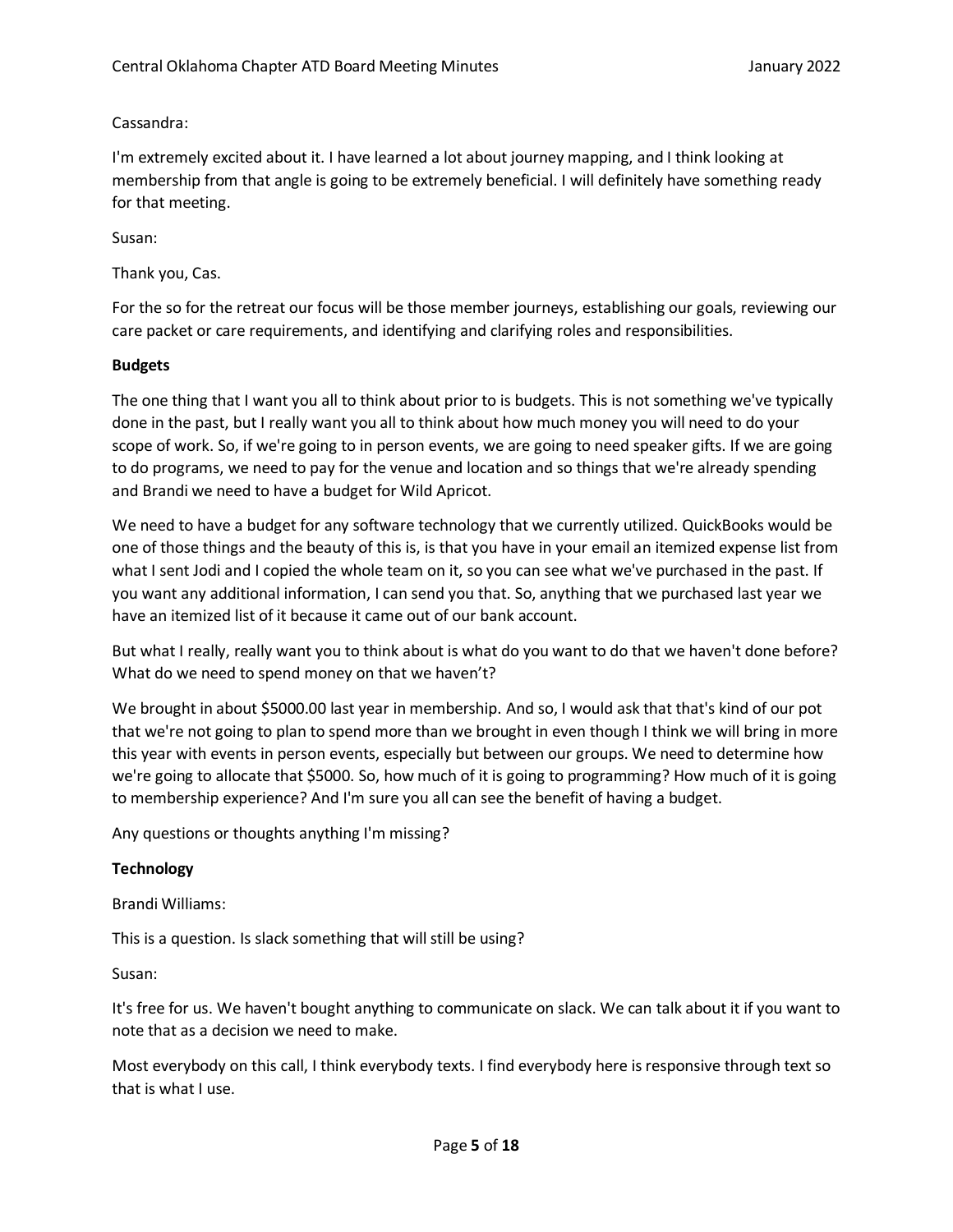I'm really open to what communication is best for everyone. We also have something that we don't use on Facebook. We have a COCATD board Facebook group. I don't think Madi utilizes Facebook, so that may not be ideal, but there is that way to communicate as well.

# Madi Dyer:

Susan to that point that was one of the things that I was going ask for help with. Our website hates me. It won't let me in and so some of the things that I needed sorted out are purely from the technical side. I've got access to our linked in Page and the linked in ATD leaders page, but as far as our website and stuff like that I'm just running into a ton of issues. What I really need help with is some of those more basic questions. I know especially if Kirsten and I are going to work on the newsletter together that would be something we would want to put into the website. We would want to basically collaborate across platforms so that's something I need help with.

#### Susan:

These are all fair questions. This is totally fair, and I said the exact same thing before we hopped on this call. I think what we ask is that in our retreat we allocate a time frame to do a site review and if you all could bring a mobile device or a laptop, we can do a demo and a walk through.

And Jodi if you want to be there, if you can be there, and you want to do a walk through, or I can do the walk through. I think between the two of us, we can show you pretty much everything that you will need to know to do your parts.

Madi:

That would be awesome.

Jodi:

I was going to say that I can also try and do a video walk through so that we have that as a resource for after the live demo. I can walk through how to log in, how to add events, how to add information to the front page, etc. Let me know if there's anything else that needs to be included in that walk through and I'll try and get it done by the retreat.

Susan:

Thank you, Jodi and to add on to that we will basically do a demo of the capabilities of this site and how we do it. On wild apricot there is a training page that has videos and one pager on how to do everything that you'll need to do so. If you need to create a registration, you can go to that side if you need to add a member.

I think Cassis probably the one that I've shared that stuff with the most. But the resources are pretty good, and Cass, I would ask you if you found any benefit in them?

Cassandra:

Absolutely they were very helpful.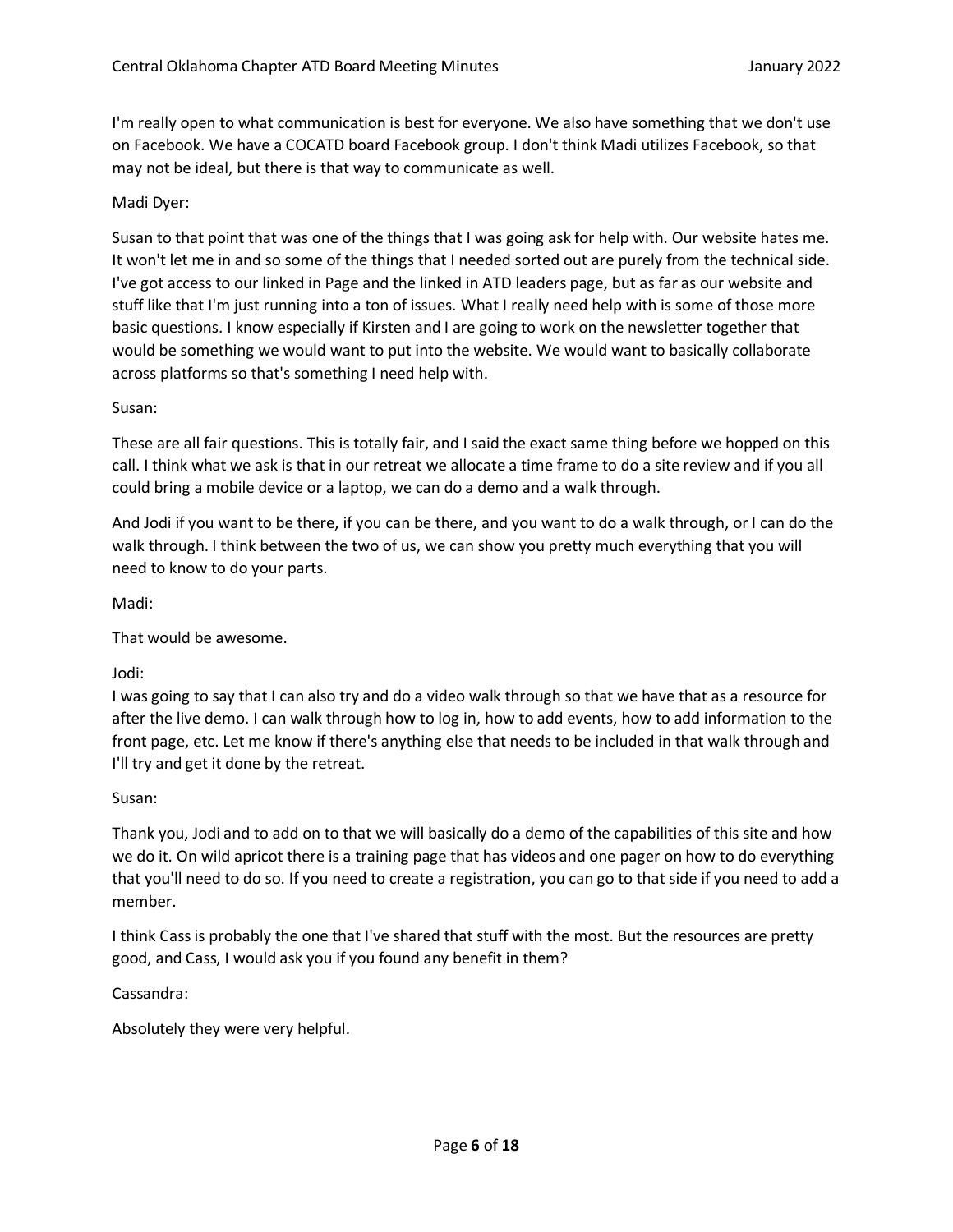Susan:

And Emily said she's happy to help with that as well. Thank you, Emily. So, if you have questions just ask one of us. This sounds like Emily, Jodi, and myself can help you walk through that stuff, and then Madi, I looked up your account and you are an admin so we may just need to either stay on a couple minutes or get together this week and figure out what's going on with your account.

Jodi:

I will say this as well. It's not an intuitive site, so sometimes I end up just having to go click around in it until it does what I want to do so that that may also unfortunately be the solution. Although I've never watched the tutorials, which, bad on me. I just try and figure it out on my own. So that could be a completely different story if actually did the training.

# **Team Support/Communication**

Susan:

OK, so after the budget, the other thing is a site review on our agenda and then one of the things that we need to talk about in our retreat. once you get an idea of where you're going for the year is what support you need from your team. Brandi talked about this before, but we all have these areas that were responsible for, but no single area can be successful without the support of the other areas.

Do you have a program you need to make sure members are engaged in and that we're communicating it out? If you're communicating something out, it needs to be in line with what programs is doing and if you're in strategic engagement and you're going out and speaking, you need to be able to know what's going on and as overseeing everything, we need to make sure that we all know what's going on as well. The other the other part of that is we have to support each other 's goals and objectives. No person is on this board alone doing the work.

So, if for example, Ed is over registrations and events, he's accountable for sharing with us things like how many people are registered and letting us know what he needs from us to have a successful event and that maybe I need you to post it on your Facebook or your LinkedIn or contact some of the people in your network and let them know what's going on. And what that looks like is you're responsible for that. He's accountable for the event, but each one of us is responsible for those things and even if somebody isn't responsible, they may need to be informed.

So, Madi almost in all things with communication and marketing, she will need to be informed of what's going on. Even if she doesn't have her responsibility and that's how we work together to make sure each of us are successful.

For example, another one would be Cass. Cass is going to be creating a member experience journey and we're going to agree together what that journey looks like. If she tells them they're going to receive a newsletter every quarter. Madi's team will have to make sure that's executed. You can't be selling that which you're not delivering so that's just kind of how we work together and so while the ownership, I guess the commitment, is what I'm asking for. So that we all own each of our goals and objectives for the year.

Thoughts?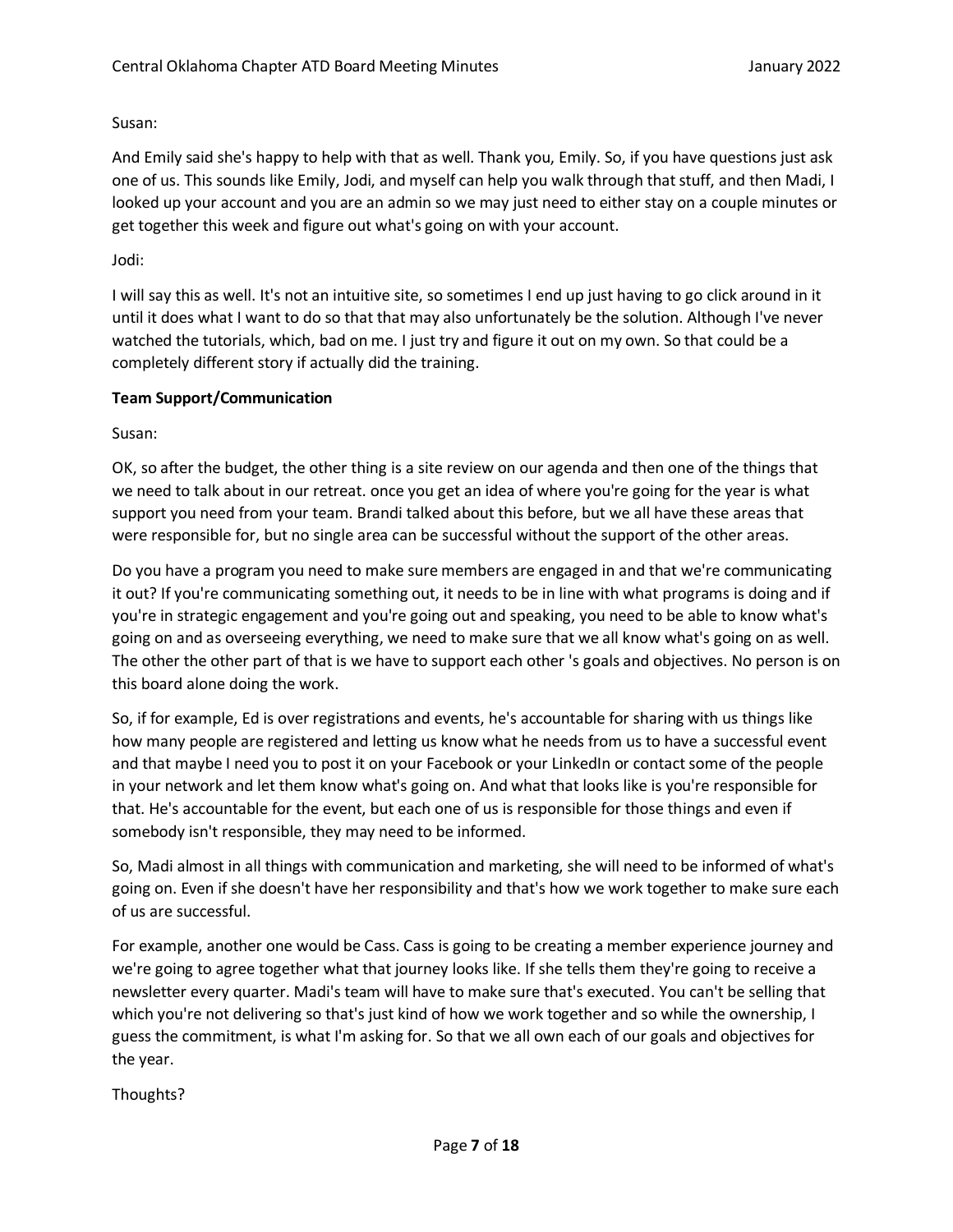Cassandra : I think that's fair.

## Brandi Williams:

I agree I think it there's no harm in over communicating. The more that we talk to each other and include each other in what's going on the Better. So that we're all on the same page, we're aware and we can help each other if needed. So just include everyone as much as possible, and I think that will help us be successful.

# Susan:

I will never complain about being cced on communication. I may not have an action item, but just to know it's important.

OK so the action item there before the retreat is just to think about what support specifically that you're going to be asking for from your partners.

I am putting the URL for the training videos for Wild Apricot in the chat box so that is there if anybody wants to jump on that beforehand.

# **Excel Spreadsheets**

Alright I'm going to move into some more prep work. So, I think we're going to just wrap up with the last bit of prep work before we talk about open business.

Kirsten I'm going to turn this over to you to make it however you think it should look. It was just brain dumping on that Excel sheet.

So, I have themes and topics. And so, these will be our campaign for the for the year. And then when our board meetings are, when our monthly member meetings are, etc. I don't have anything in conference planning yet. And then each one of you will end up filling these pieces out after the retreat and what it will look like in January? What are you focused on? What are you doing? What's membership doing? What's coms doing? What is our focus? And just set some milestones. And then, the good news is that we have all but eight months of events already planned because we're booked till March, November will be the conference, and December is going to be our annual Jingle mingle. So, we really just need April through October and that's feasible to do. So, what I did in one of our goals for programming is to create a speaker list. So, I'm going to share this with everyone, and everybody can put their ideas on this Excel document, and we'll get this started. Kirsten, I think again I will turn it over to you for that administrative piece. I anchored everything to our capability model.

In addition, I am tracking Covid numbers. I'm doing projections of when the next outbreak will be. So, I don't have in person events, after July 4th in August, etc.

OK, so this is the capability model and if you have not done a personal assessment, you should for 2 reasons. One it's going to be helpful for you as an individual that you know how you're performing in your field, but this is also a benefit to our members. And so, you can't speak to something if you haven't actually gone through it yourself. So, I've gone through it, and I have my assessment, and I also have a learning plan created. The beauty of this is this is our program model. This is what our program is aligned too. So, every event, professional development thing , etc. that we create is going to be aligned to one of these three areas. It's going to be aligned to personal capability, which are things like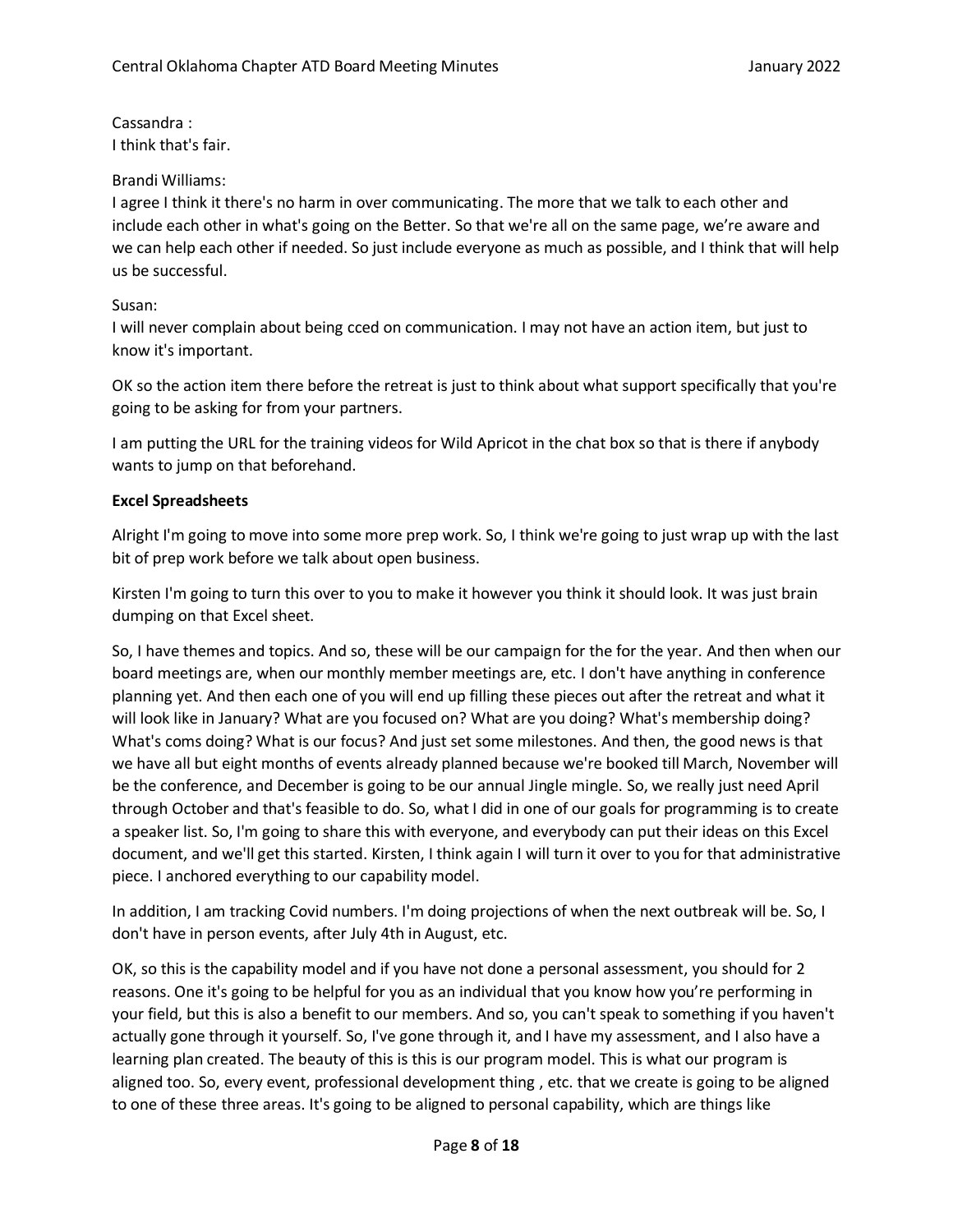communication. It's going to be aligned to professional capability, which maybe things like coaching and then it's going to be aligned to organizational capability, which is like organizational development, business knowledge, things like that. So, if you click on this, you'll go to personal capability, and it will break it down into competences and so my assessment shows my scores. You'll get your own scores. But what I did is , I tied all of the contents for our program area into one of these competencies and then the same thing folks went back to. And then the same thing for professional development. Each is tied to one of these things and then the same thing for the organization and so these are the things like business insight, consulting, organizational development, change management, etc. This is all the good stuff. All the good things everybody wants to learn about so that is how we anchor our content and content is one of our building the basics to 2022.

So, what I did is I created a sheet to help us do that. And so, it's going to have the ATD capability model. And so, I went in and I put all the people off the top of my head this morning that I could think of that we could use and then I put a description of what we're looking for so financial literacy change management, branding, and relationship building. These are just ideas for topics, and I already know people so why not reach out to the community. So, one of the things that we have incurred in back to basics. this year is community. So., I tried my best to anchor these organizations to local Oklahoma Central people. Now we want to pepper in some national areas as well if we can, but this serves two purposes. One we're engaging our community to draw in new members were highlighting them so our local people, local issues, local interests. People are going to be interested in what local people are doing and they want to make those local connections whether they're looking for a job or they want to know what their competitors are doing or they're just looking to make a connection. Also, if you know somebody that speaking, you're more than likely going to watch and support them. So, it builds our audience. So, you'll see a lot of the names of giant local like Thunder, OSU OKC, Loves, Heartland, Paycom etc. So, we don't need to do it all local. I have a couple like Leader Growth that are national. So, we can pepper in those things and again, we only have 8 events to fill.

And then I put some people down that I thought could be responsible for helping us secure those speakers. We could do a call for speakers, and I know Ashton so I could contact her. I've already reached out to Matt, so I could contact him. I have a relationship with Heather, so I could contact her.

This first one, is in a capability model. It's a care requirement. It's like having somebody from ATD come and talk about membership benefits. That's something we want to do, but everything else on here is a capability builder.

So, Brandi, I put you on something that had the Thunder because. I know you worked there; you probably have the connections. I asked Joy who the people were that could do that, and she gave me the names. Emily, I have on here with the possibility of Hope Science because there's such a good coaching piece and goal planning so that could be you, or me. That's it. So that's where I'm leaning towards us all helping us build this. This call for speakers. Just go through here and put down any ideas. But they are tied to the capability model and then we'll also be able to utilize this to turn in our care requirements at the end of the year and all of our events are tied to a capability model.

# Ed Cunliff:

The links that you were sending where's all that stuff housed? In Teams or Google? Where is it?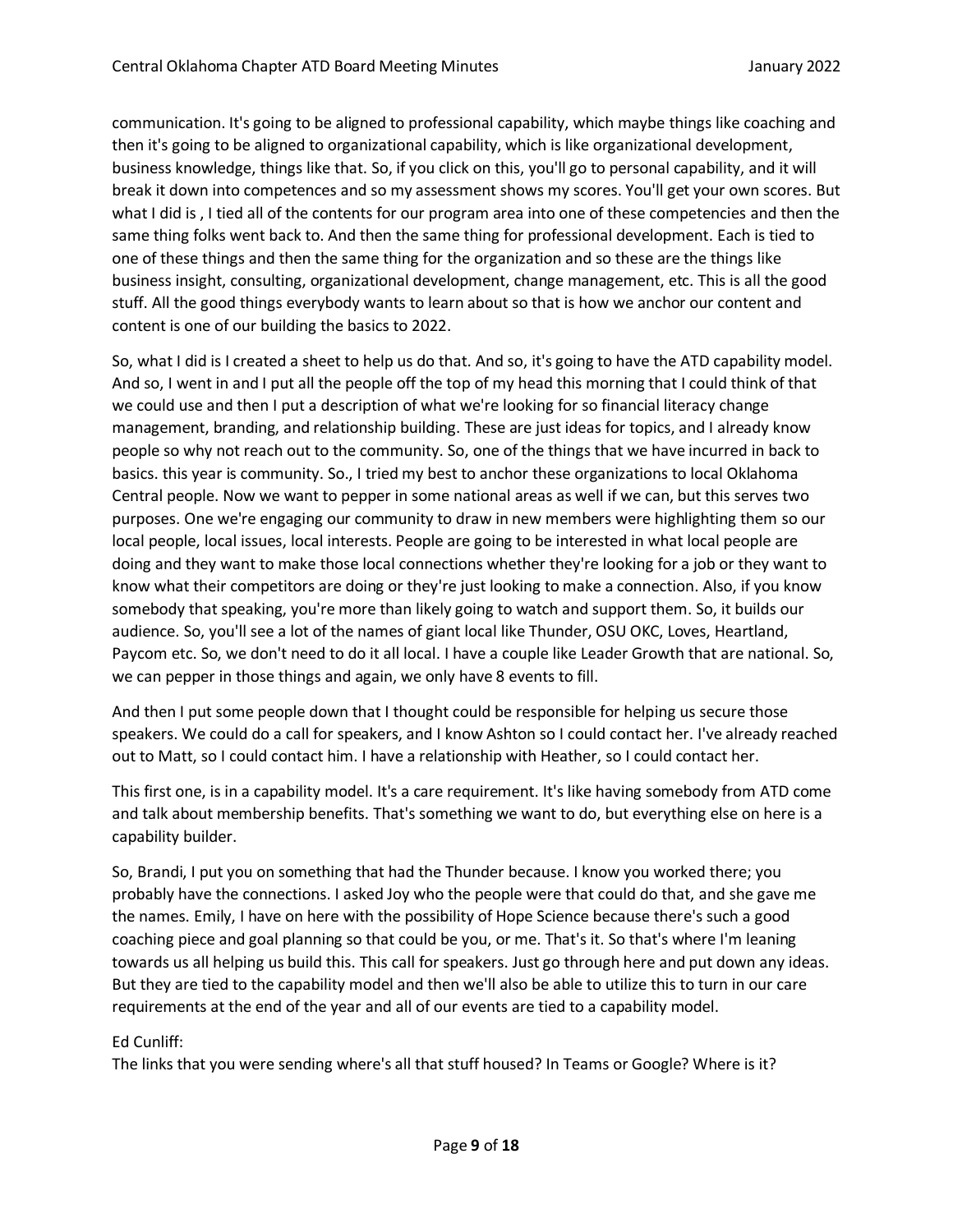# Susan:

The links depends on what it is. They're just sites that I'm pulling from. I don't have a knowledge transfer document for this stuff.

# Ed Cunliff

So somebody asked about slack earlier and I'm not a great lover of Teams, but Teams does have the capability of keeping folders there filed.

# Susan:

Good point, yeah that's true. Like I said, I'm good with whatever. I just think as a team whatever we decide on. We've done Google Drive. We have slack. We have, used Teams. We can use whatever is best for this group.

I tend to lean on the Google drive just because that's tied to all of our other documents, but we haven't been super successful at getting people to utilize email accounts or the drive so my thing is if you'll commit to it, and you'll use it, it works.

OK, thank you for asking those questions. They are things that we need to address like storage locations and where can we find these things. I'm sorry I don't have good answers. I know it's something we need to work on.

So, the last thing I wanted to share that I was working on is responsibilities. So, I thought I would start these before the retreat and that way when we come to the retreat you all have an idea of what you want to put under this area.

## **Membership Team's Responsibilities**

Susan:

So, from membership Cass we want to focus on appreciation, member plans, orientation for new members, membership spotlights, reaching out to new members, and of course accounts receivable. We can take the administrative duties and then map member experience with standards and touch points. I'll take a look at the agenda with Brandi, and we'll map out a timeline of how much time we're going to get but I'd like for you to lead that at the retreat.

Cassandra: I will be prepared to do so.

## Susan:

Thank you and then from other administrative duties make sure your membership page is looking great (and we may have to work with me or Jodi to do that), remember to add national members, contact upcoming groups who are expiring, that kind of proactive administrative piece of retention. You will also need to reach out to national members who are not local members and find out why. Maybe they don't want to be, but let's find out why. What are we missing? We will just need to stay on top of that and all of your care requirements. And so, some of that is conducting a needs assessment once a year. We need to do a satisfaction assessment and we need to do 10 power member activities. Those are all on the care requirements that we have, and we will go through that at the retreat. But it has that itemized list of things that we have to do to stay a chapter. And so those are ideas. I'm not asking you to commit to all of them, but I just thought I would give you a place to start.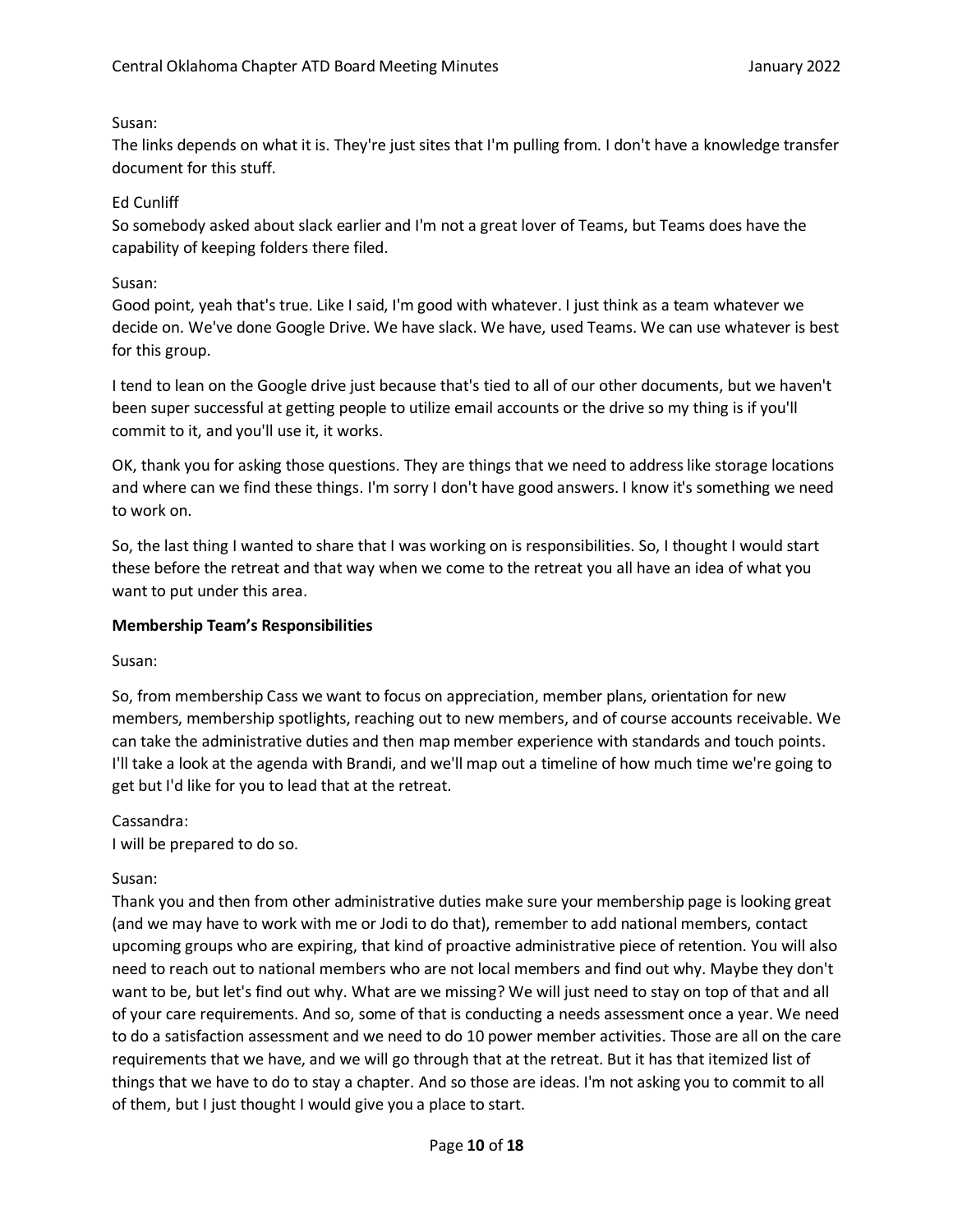Cassandra: That's perfect thank you.

# **Program Team's Responsibilities**

## Susan:

You're welcome and then Ed, we've already gone over years, but I wanted to go over it again with the group. So, some of the ideas when Linda was here over professional development that we may not pursue so that programs meet the goal for 2022. But some of those things were like professional development opportunities, which included Sigs, which stands for special interest groups so that could be how to create E learnings or how to do a podcast or how to use coaching/mentoring programs. But that will most likely get moved to 2023. And then for this some measurements are schedule events three months in advance.

Ed and I and Brandi talked beforehand we want to have the year scheduled by March. And that way all Ed has to do is execute the plan and then that allows this team to move towards planning the conference because that's going to be a beast for us to lift up. And then because the events will be scheduled for the year. we'll just work with Madi's team on making sure we're communicating things out when they should be communicated out.

Part of Ed 's responsibilities will be letting us know registration numbers before the event and then also a recap after the event of what went well and he's going to be accountable for letting us know for breaking even. I don't care that we make money, but if we keep losing money, that will be a concern in our events and we're going to have to invest some money.

I don't anticipate when we first start in person meetings that we're going to have a big draw. We're going to have to re-engage members. So. it may be a very small group to begin with, and then we build up. We can build our speakers pool, which is what we started doing on that other sheet that is shared with you, and then map the experience with standards and touch points. So, Ed if you could be prepared to facilitate an event map, that would be great. And if you want help with that, I'm happy to help, but in our strategic retreat I also want to be able to say once you register for an event with us what happens? What's the standard of every member? What do they get when they walk in the door? Is a board member greeting them? Are we putting a board member at each table to interact with people? What does that experience look like and what are the roles and responsibilities of the board during the event and after?

So, scheduling speakers, setting up for registration planning, the event and management and then Emily, I would like to partner you with Ed to help with the food (like pastries and yogurts) and whatever we do in the morning spread and then speaker gifts. We want to make sure that we have something set up to say thank you for their time with us.

So, you see how these things are crossing over. Every person has to partner with everybody else on the team for us to be successful.

Just an idea for speaker and door prizes, perhaps we can leverage our expertise such as offering a high level training analysis by the board or redesign of their LinkedIn or business card for those of us who have graphic design experience. I love it.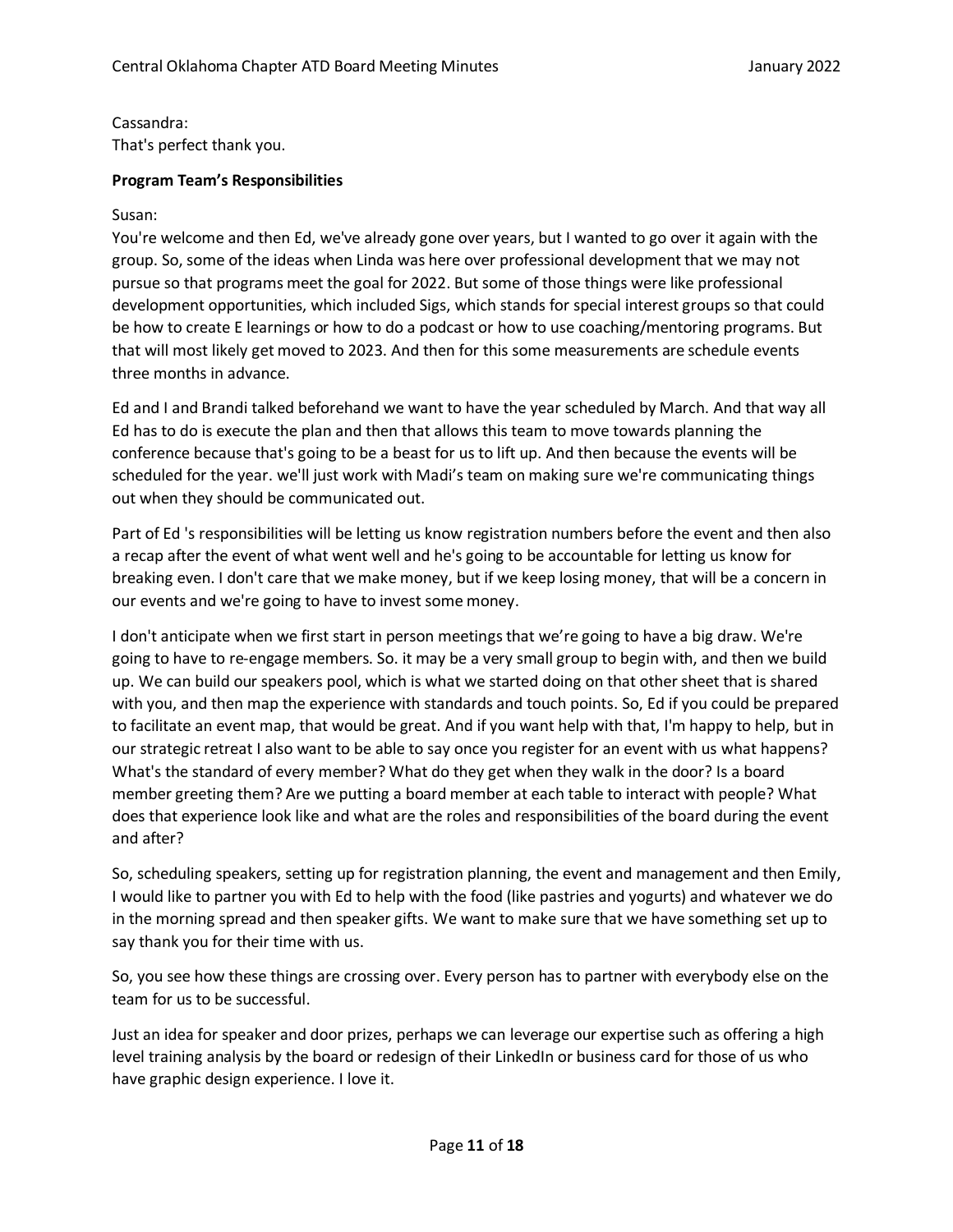# **Communication Team's Responsibilities**

## Susan:

And then Madi. You are well versed in the communication plan. I saw it last year, so as long as we do our parts and tell you what membership plans to do and what programs plansto do then that feeds into your communication plan. I mean, you can do a high level version of what to communicate for events and membership, but you can't do that if you don't know what you're communicating. So, we all have to give you the information. In addition to what you want to curate and create.

# Madi:

I was just going to agree with you, and I do pivot pretty fast so especially if there's something that y'all have forgotten or anything like that please text me or send me a quick email and even if we need something turned around next day unless I'm off site with a client I'll get it out before end of business.

How do you want to be communicated with? How is it best to make sure that I'm serving you all and doing what you want from a communications plan standpoint because I'll do whatever we need. I guess that's a really long way of me, saying just tell me what you need me to do, and I will try to do it for you.

Susan:

I'm a welcome your thoughts and feedback. Don't be afraid to hop in.

Ed Cunliff:

Are we doing a face to face meeting in February? I was unclear on that and again, Linda is the one that they made the contact on that.

Susan:

Yes, so we will be meeting in person on 2/20 at Emily 's house, bringing food.

Ed Cunliff No, for the monthly meeting.

Susan:

Oh, I don't have those specifics. So, I think she's going to do a warm transfer with you and David so that you can work out those specifics. I think by February our numbers should be dropping, but I'll have to wait to see how that plays out.

Ed Cunliff: OK.

Susan:

We're seeing the aftermath of people getting together for Christmas right now and it's a highly contagious variant.

So Madi, some of the things I thought you could do it to put some standards in place, but market all the events to build the social media following and engagement. So, I thought maybe you could come up with some goals for numbers around that whether it's numbers of followers or something like that and goals for yourself and then once you make those goals for yourself, it's this team's responsibility to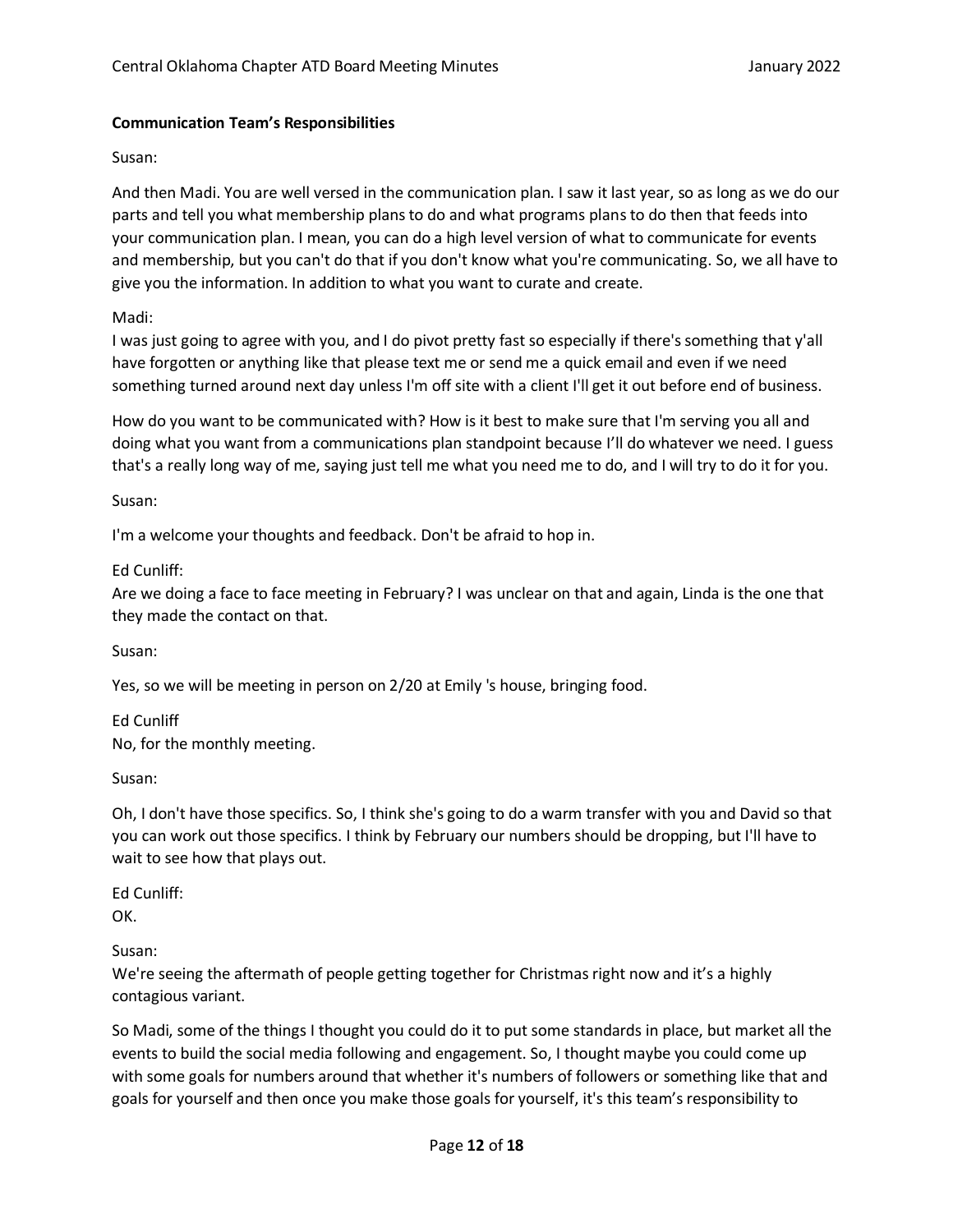support you in achieving those goals. So, for example, we have a LinkedIn page, if we want to get to 150 members then we need action items on what we need to do to help you accomplish that goal. So, it doesn't fall on you alone.

# Madi:

I appreciate that, and I think on the reporting side the other thing we would be interested in, not just from a growth standpoint, is what our folks engaging with. So where are we hitting the target for people because I think that'll give us, as we try to grow membership, a better idea of where people want to go. It'll give us a little bit of a course correction if we need it or let us know if we're on the right track. If that makes sense. So, I think not just from a growth standpoint, but where do we get in? Where do you get in depth engagement?

## Susan:

Yeah, call it a return on energy, right? What are we getting for the time that we put in? Where's the bang for our Buck?

# Any other thoughts.

Uh so on the website and technology social platforms, I would really like us to get to the newsletter. I just feel so strongly about that, but I know that if we also get a high engagement on our social media platforms, we're accomplishing the same things as we would, in a newsletter. But I do really like the idea that there's a ton of content out there. That's amazing on the TD website. The TD website is really hard to navigate and so even if we just had somebody to curate content and send it out as a gift to our members, it's almost like a value. And Cass did amazing job of just putting something together and it was all beneficial tools and tips that people could use, and they probably wouldn't have found it otherwise .

And then last but not. well two more actually.

## **Engagement Team's Responsibilities**

Emily so engagement, you'll be supporting the other areas heavily, but you'll also need to identify strategic relationships to further the chapter so that's on the speaker list why did we pick those businesses? Because they're local. Local issues. Local people and so who do we need to partner with that we're not and so Cass is a great partner in that because she has the membership list. She also has the national membership lists of people who are not local members and if they're national and not local.

That's the target area for you to connect with them. Find out why they're national but not local. Work to recruit member sponsorship in alliances. So, what that means is membership from the people that we just talked about, but with some of the bigger businesses like Heartland and Paycom. You could offer a sponsorship that includes so many memberships and that's the way that we get sponsorships and members. And then building some metrics around our next generation like going to the universities and making sure we have those students, becoming members. It's free. There's no reason not to you. We have connections with all the local universities. So, somebody has to go and be that face for the chapter and that would be you.

And so just making sure that we're connecting with our next generation and that they're utilizing a free opportunity for them to learn and develop.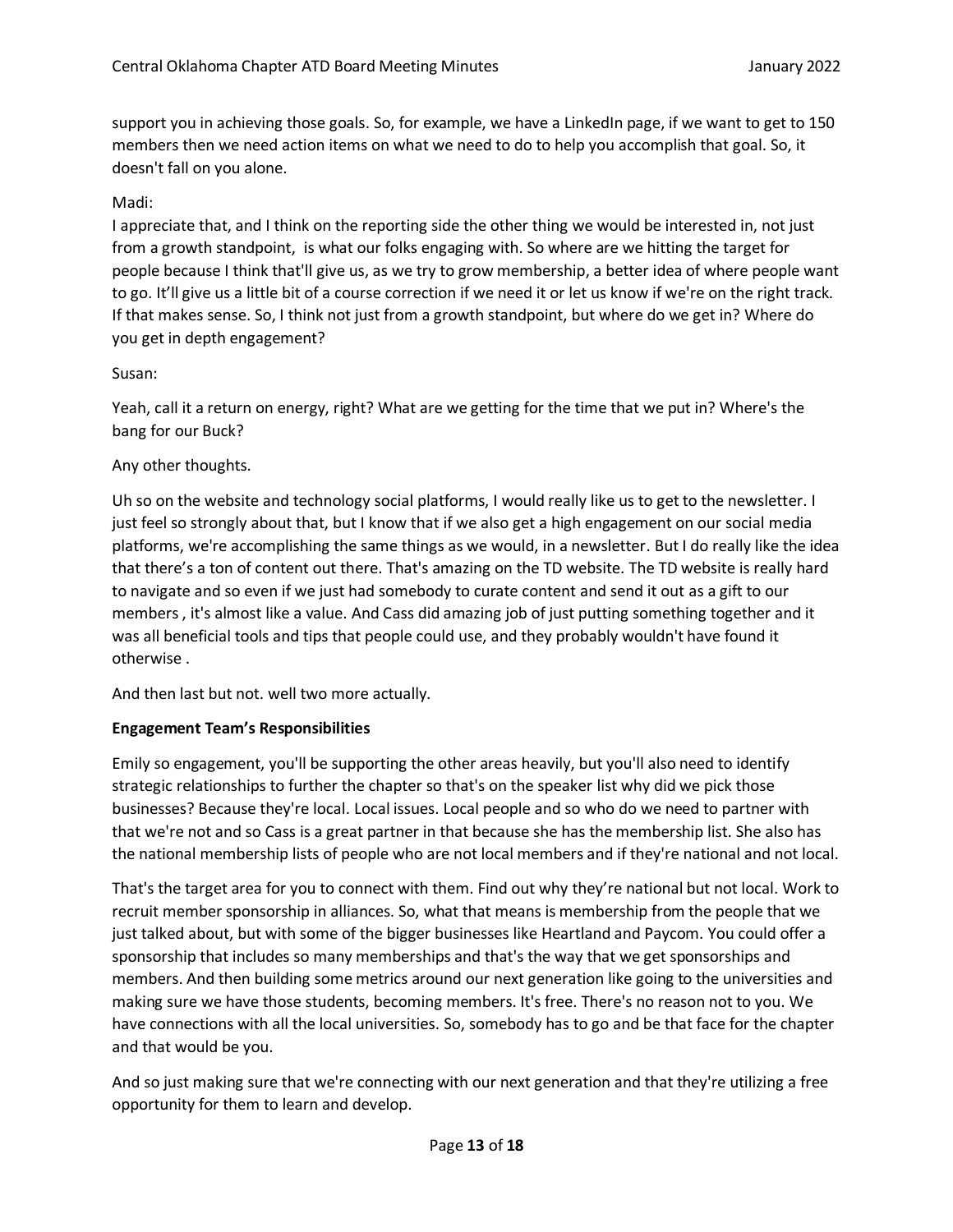And then if you wanted to, if you build that program app, you could do a student and volunteer spotlight. This role will also be over volunteers so as we move into the chapter you would be the volunteer coordinator and you're also indirectly responsible for working with Brandi for succession planning so as we get volunteers, who's our next board member? Who's our next person that can move into registrations or newsletters or professional development?

And then I'd like to have two networking events for the year. One is already scheduled with Jingle mingle. I think we planned for a summer type of something and then just some activities.

# **Operations and Finance Team's Responsibilities**

Susan:

And then operations, finance, and administration.

This is the accountability and commitment part so Kirsten I'm going to ask that you help with these things just making sure there's some commitments that we made as we moved into 2022. Like we will attend so many board members board meetings. We will attend member meetings every month and I know that there's going to be sometimes you may not be able to make a meeting, but in order to provide a member experience, board members have to be there to provide that experience. And it cannot be acceptable to only have one or two board people there at an event. We need the whole team there to provide this experience and that is not something that's not a level of accountability that we have done in the past and. I won't be good at tracking it. So, I'm going to ask you to help keep up with who's there and who's not.

Also, to check our email. We have the VP of finance email and that's where all of our emails go and so I think between you, myself, and Brandi we need to be we need to have a game plan of checking it 3 times a week and we triage if it needs to go to Emily for sponsorship or engagement. Then, we forward it to her or if it needs to go to Ed as a possible speaker. If it's an issue with the website, it goes to Jodi. Whatever it is, we need to ensure that we are the ones that are making sure people get communicated to.

I've already taken care of the insurance for this year. That's done. We've already had the operational plan. Jodi created it as part of the care package that we sent in and then just the administrative things of managing the care requirements. We will go through those in every meeting and will mark off what we've done, make a list of anything that's not done, etc. Bank login and QuickBooks log in are all things I'll take care of until we have a finance person.

We'll create (probably Brandi and I) the annual budget for this year. Once we get your budget needs, well review and update the bylaws.

The goal is to clean up accounts receivable. We have a bunch of things on the website where we're telling people they owe money that they do not know. And so that is that that impacts member experience. And that is one of the goals for the administration team is to get that cleaned up.

And for our accountability, I will provide a monthly recap of finance, so what went in and what went out and what's in our bank account and then Brandi and Kirsten, if you can just provide monthly operational updates of where we are with board accountabilities and also care requirements.

## **Website Maintenance**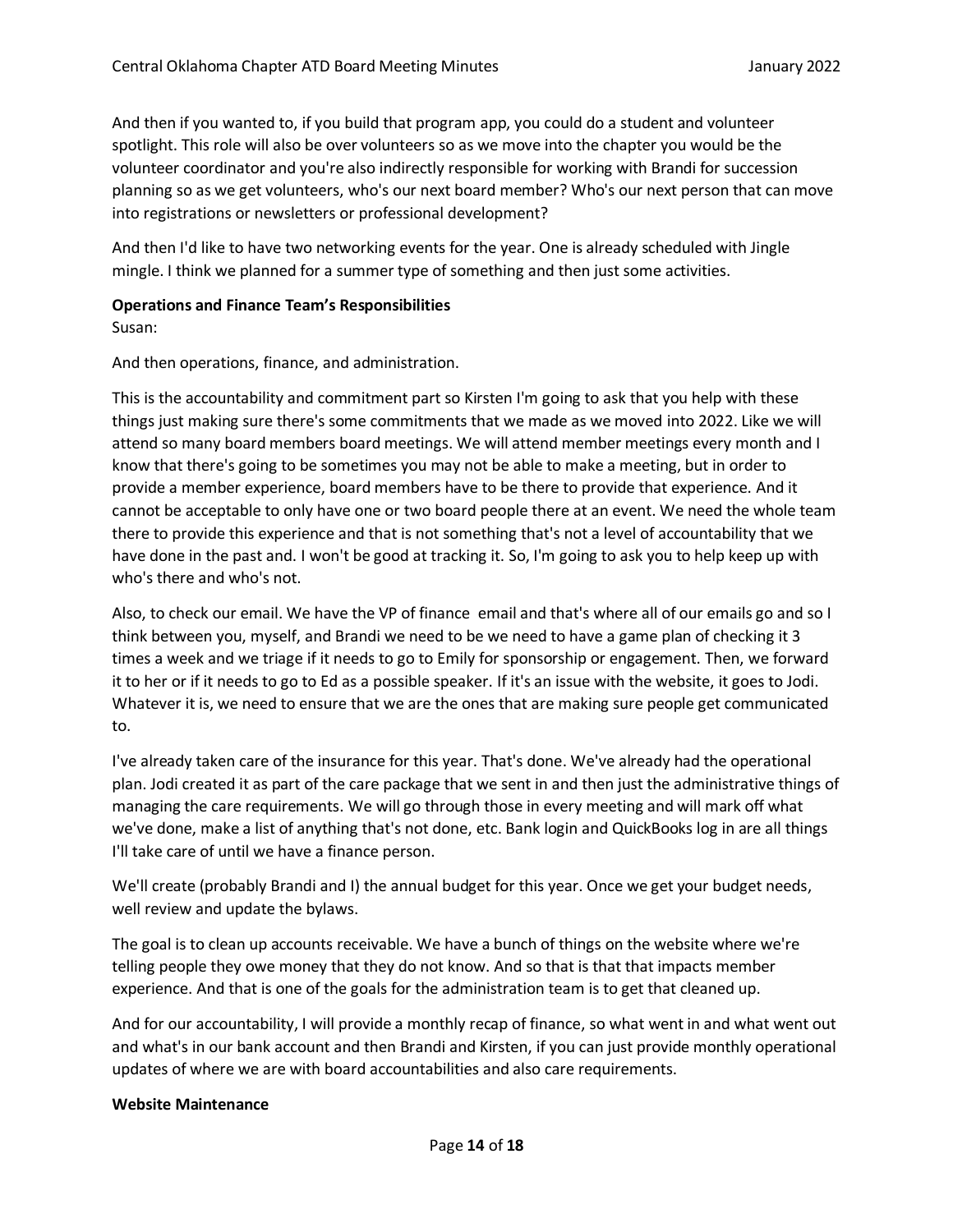And then last Jodi. I believe you said you would still help us with the website. So, I would just like to have us keep a clean website. This is not a 2022 goal. This is a maintain goal for 2022 update information and build an amazing events page. That's the one goal we really want to make sure that our events are attractive, easy to find, easy to register for, etc. So that's what I want our events to be. I want people to see that when they come to our site. I want them to be like look at all this stuff that they're doing, and what they have coming down. And then any updates that you could support your team with.

Well, it's yours. Now I have relinquished the ownership of this tab to you to build out as you see fit and then whatever you decide on. Here are your goals when we meet in the strategic retreat. I would like to do that. You know like what activities are you going to do each month to achieve those goals and how will we know? I really don't want fluffy stuff. I want tangible like this, this X was done.

Tell me what you're thinking and how you are feeling about this.

## Brandi Williams:

I know prior to this meeting. I think a few people just had questions about their roles and responsibilities. I just want to make sure that this setup has helped you understand and get a timeline or agenda for what you should be looking to do.

#### Ed Cunliff

I can only speak for myself. I think it helps me a little bit.

Susan mentioned when we were talking earlier, Brandi, a checklist and so that would be good for me for the programming.

And I think I need to be honest. One of the concerns I've got is all of the little logistics that I know are involved in programming.

## Susan:

I really think we need to get you, another person on the programs team. Just somebody that can commit to being responsible for registration would be a huge help. I felt more comfortable before with Linda and you both on it, because there were two people and I think even then, she was considering bringing in someone else to help with the big part as far as moving pieces. There's a lot of moving pieces in programs and so I don't know if somebody else on the team can offer support if you have the capacity. If not, I think we really need to look for a junior member to support you.

## Ed Cunliff:

Yeah, somebody mentioned to a student I was thinking it would be great to find somebody at UCO that's their major is talent development.

Nobody is coming to my mind, and I know a lot of our folks already work. They've got jobs so it may be tricky, but that's certainly something I'll look at.

## Susan:

Yeah, I think the benefits are free chapter membership free events. resume builder, experience builder, the connections, etc. And I have, I do have an admin person that I will talk to about supporting us. And see if she's interested. Because I control her schedule, so I can make sure she's available.

Alright let's round robin. Cass, how are you feeling?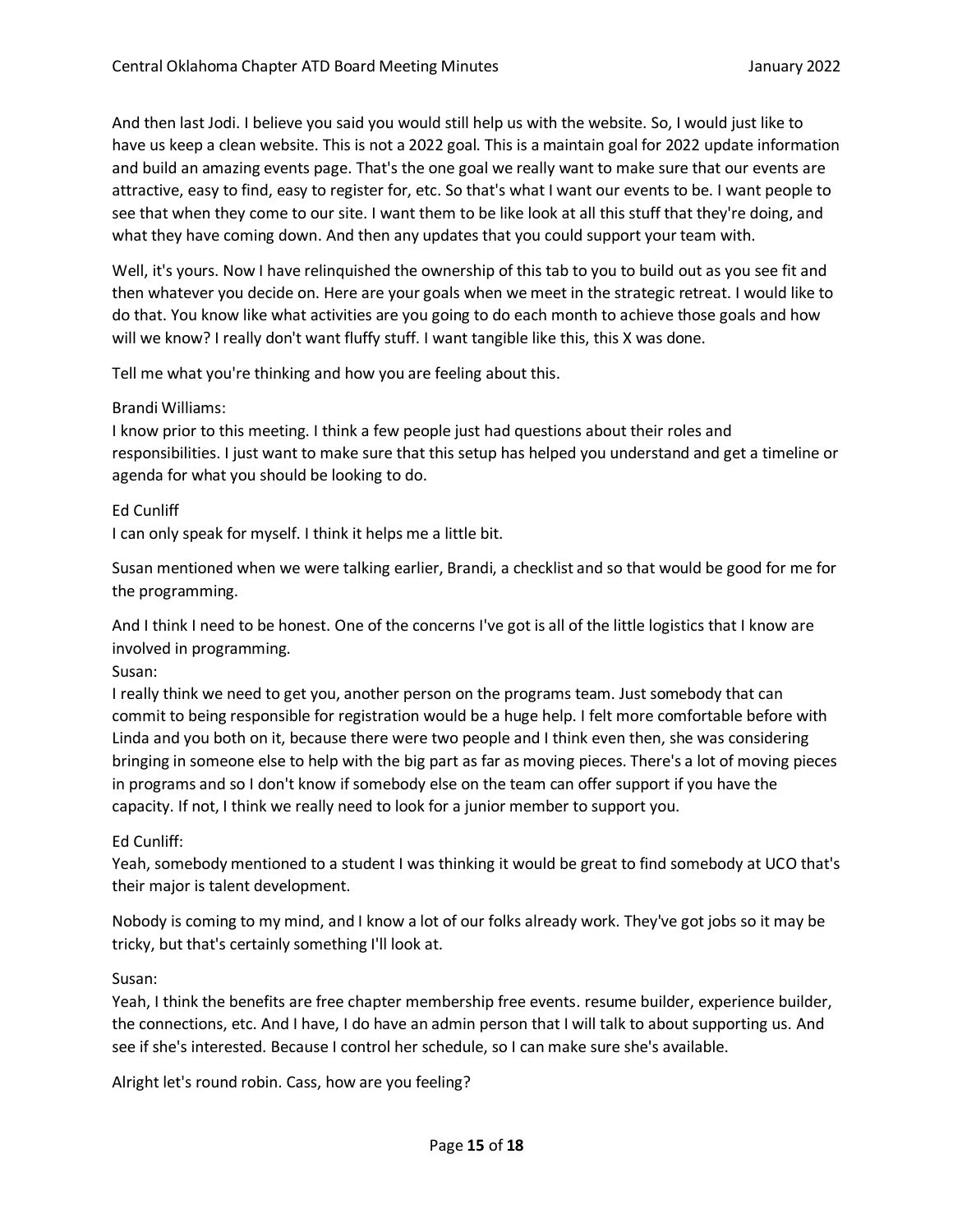# Cassandra :

I am feeling good, I'm extremely excited. I love this checklist I am looking forward to the retreat and I will definitely be ready for it.

# Susan:

Awesome do you feel like you have any needs or gaps of knowledge that we still need to address outside of the site review.

# Cassandra:

I do think that I have a couple of questions. I want to review the list in more detail when I have just a solo focus on it, and I will reach out to you this week with any gaps I feel like I have.

Susan:

OK, just send them both to Brandi and me.

Cassandra:

Will do.

Susan: Thank you. Yes.

Susan: Kirsten?

Kirsten Pupek:

I feel fine about things. I just need to know if there's a particular format that I would need to document things in especially for the care recap and the operations recap and where that stuff would need to be stored.

Susan:

Thank you. So, I think Brandi that's one of the things we need to decide on at the retreat is what's our repository what are we using and how does everybody have access to it?

Thank you, Kirsten.

Madi what about you?

Madi:

I don't know if I have any questions outside the ones that I've already asked: How do I get into these places? And I promise I'll post for us. No, I think on my end I'll just be prepared to come to the meeting with some of the things we learned at the leader's conference and just some ideas around the communication plan and everything. I'll ask for your feedback. All feedback is good feedback.

Susan:

Awesome.

I think I can help you with one thing today. If you'll friend me on Facebook. If you join the Facebook page for the chapter, I can make you an admin, but I can't make you an admin until those things happen.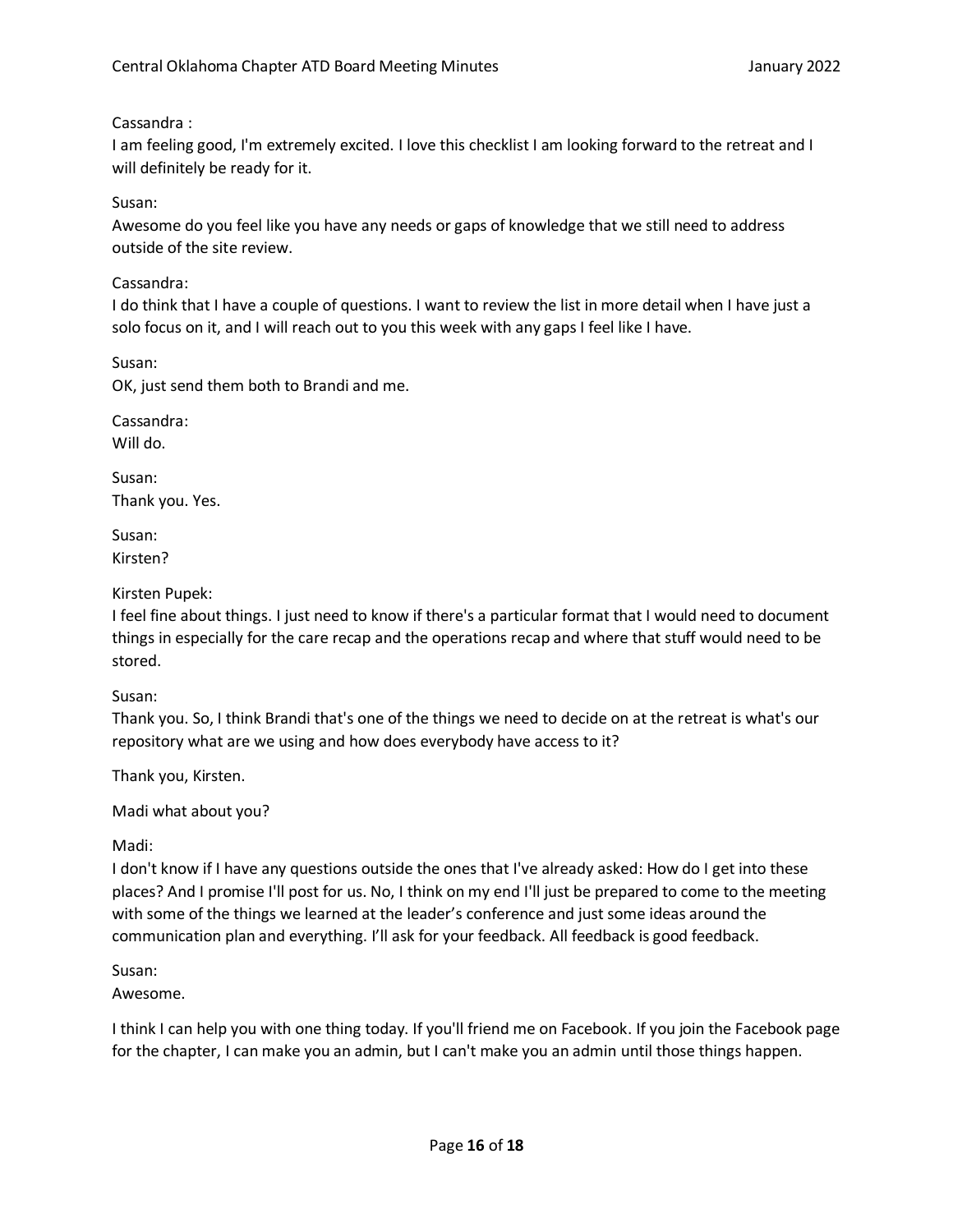Madi:

Yeah, definitely So I'll find you Susan. You want me to find your personal account? Ok I'll try to do that right now, so you should see it comes through within the next hour.

Susan:

Yeah. Will do. I'll look for it.

Ok last person and I'm going to let Brandi bring it home for us.

Emily thoughts, concerns? Gaps of knowledge?

Emily Gise:

No, I think you've set us up for success big time, especially with your amazing organization skills spreadsheet. I do want to volunteer to help Ed with getting the event set up on the website and the registrations and all that stuff, and it took me awhile to learn it and now I know it like the back of my hand, so it won't take me very long at all to take care of that stuff. I just have to know the information to plug in there, so maybe I could put together a little template and then when you've got the speaker information and a little bio and that type of stuff you can just email it over to me and I'll pop it on this site.

Ed Cunliff: Great, thanks Emily.

Emily Gise:

Yeah, and I'm sure we'll get a chance to discuss this, but a big part of the registration is setting up the pricing, so I hope when we meet in person, we will have a chance to discuss that.

Susan:

I agree thank you. So, to address 2 things that you said.

Yeah, one is we did talk about pricing one on one with Ed and we do need to reevaluate it. So, in the past, we had a membership rate, and we had a non-member membership rate. That will stay the same. However, in the past when we did in person, we had a meal rate and a no meal rate. That will go away because we're just going to do a spread in the morning and that's going to be accounted for in the price. And so, I think Brandi, you already noted that is something we need to look at so that's good.

And then the other thing is setting up the registrations. An idea that you all may think about that is good for time management is that you can set up all the events for the entire year at once. And even if you don't have the information, you can put November meeting in, set it up, set up the email communication, and set up the registration. Once you create one, you can duplicate it and then go in and edit the details once you have everything. And that way, it's done for the year. But our goal is March. We will have all speakers confirmed for the next 8 months .And so by March, what I envision is every member logging onto our website, pulling up that events page, and seeing 12 months' worth of events, so all the things that they're going to have accessible to being a member.

# Ed Cunliff:

Just a thought on that, and then and I know Brandi 's I guess the head honcho for next year, but you say,